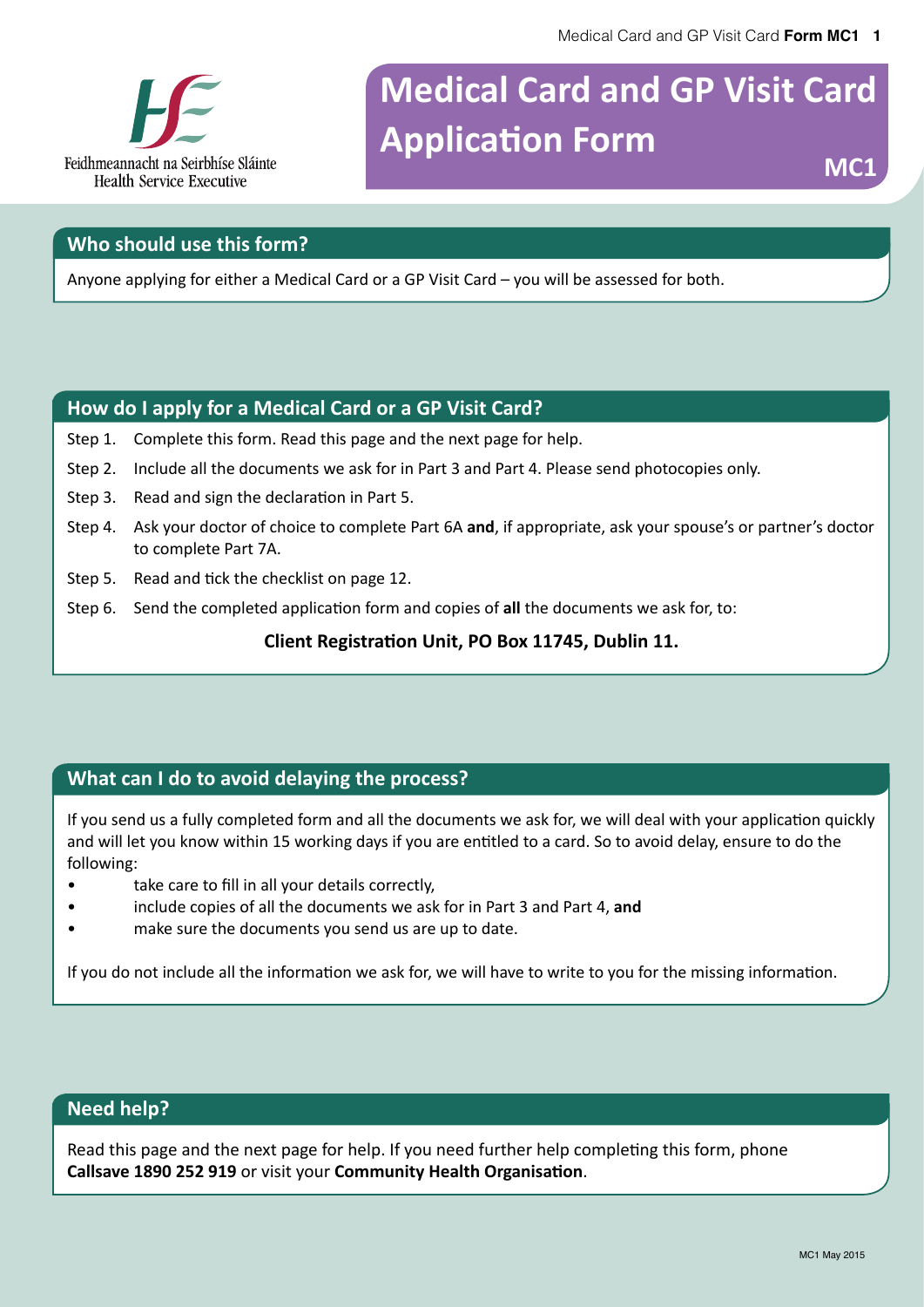#### **Help and information**

#### **Who can apply for a Medical Card or a GP Visit Card?**

Anyone who is **'ordinarily resident'** in the Republic of Ireland can apply - families, single people, even those working full or part time. **'Ordinarily resident'** means that you are living here and intend to live here for at least one year.

#### **I am aged between 16 and 25. How do I apply?**

- 1. If you have a weekly income of **less than €164** and you are either living with your parent(s) **or** living away from their home attending school or college, and your parent(s) **has** a Medical Card or a GP Visit Card, **you** must complete Parts 1A, 1C, 1D, 5, and 6 of this form. Your doctor of choice must complete Part 6A.
- 2. If you have a weekly income of **less than €164** and you are either living with your parent(s) or living away from their home attending school or college, and your parent(s) **don't** have a Medical Card or a GP Visit Card, **your parent(s)** must complete all parts of this form.
- 3. If you have a weekly income of **€164 or more, you** must complete all parts of this form.
- 4. If you live away from your parental home for any reason other than attending school or college, you must complete all parts of this form.

#### **How do I qualify for a Medical Card or a GP Visit Card?**

We will look at your household income after tax, PRSI and the Universal Social Charge (USC) have been deducted. We also take rent, mortgage, childcare and travel to work costs into account. If the resulting figure is less than the income qualifying limits, you and your family dependants will be issued with a card.

For information on the current income qualifying limits that apply to your family size, **Callsave 1890 252 919** or see our website **www.medicalcard.ie**.

**Will my savings and investments be taken into account when assessing my income for Medical Card or GP Visit Card eligibility?**

**We will not take into account** savings or investments of amounts:

- up to €36,000 for a single person, or
- up to €72,000 for a couple.

Also, **we will not take into account** any amount received from certain state sponsored compensation or redress schemes or any interest earned on the investment of these funds.

For information on the specific compensation or redress schemes covered by this section, please see **www.medicalcard.ie** or phone **Callsave 1890 252 919.**

#### **What if my household income is over the qualifying limits?**

If this is the case, you and your family dependants may be granted a Medical Card or a GP Visit Card if you have difficult personal circumstances that cause you financial pressure - for example a family member with a chronic illness. You need to send evidence with your completed application form in support of these circumstances, for example, a medical report and or medical expense receipts.

#### **If I get a Medical Card or a GP Visit Card, does it cover my family too?**

If your family income falls within the qualifying income limits, the card will cover you, your spouse or partner, and your children **under 16 years of age.**

If your children are aged 16 to 25 and are receiving weekly income less than €164, and living with you or living away from you to attend school or college, they will also get a card. They must fill out their own application form and send it to us to receive a card.

#### **How do I qualify for a Medical Card under European Union (EU) Regulations?**

You will qualify for a Medical Card under EU Regulations if you meet **all** of the following requirements:

- you are ordinarily resident in the Republic of Ireland,
- you are insured under the social security legislation of another EU/EEA member state or Switzerland, that means receiving a social security pension from that state or working and paying social insurance in that state, and
- you are not **subject** to Irish social security legislation - you are subject to Irish social security legislation if you are receiving a **contributory** Irish social welfare payment or if you are subject to PRSI in the Irish state.

If you meet the above requirements, you can claim your entitlement to a Medical Card by sending us:

- a completed application form, and
- the relevant E or S form issued by the EU/EEA member state (or Switzerland) you are insured with.

UK insured persons applying under EU Regulations should send us a letter of confirmation from the UK Pensions Board or a recent payslip (if employed in UK) in place of the E or S form.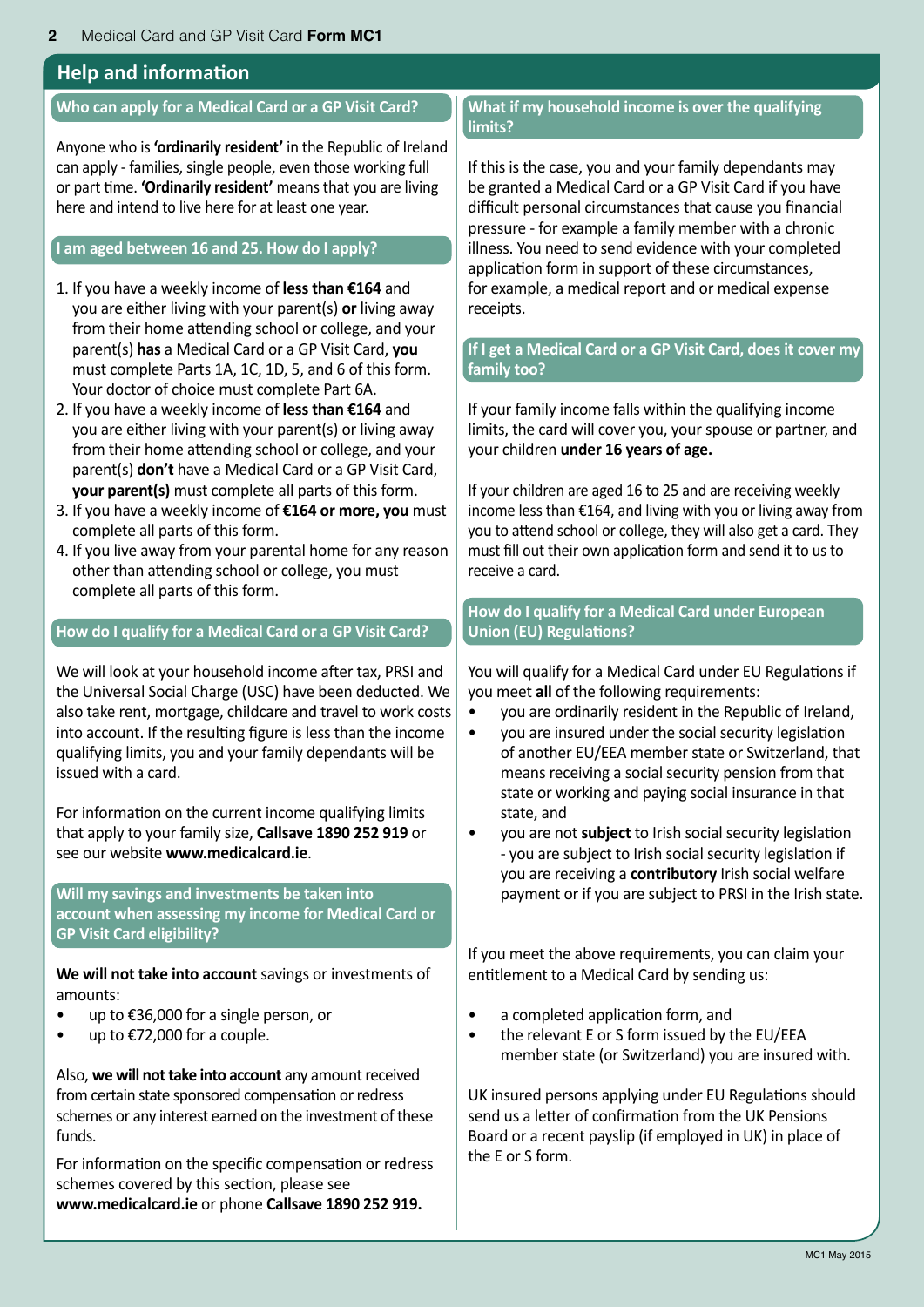**For Parts 1, 2, 3, 4, 6 and 7 that apply to you, please complete in CAPITAL LETTERS and place a tick ( ) where appropriate in the single boxes provided.**

**FOR OFFICIAL USE ONLY**

Application No.:

Date Received:

# **Part 1 ̶ Personal details**

| 1A - Your details                                                                                                                 |                                                                                         |  |  |  |  |  |  |  |
|-----------------------------------------------------------------------------------------------------------------------------------|-----------------------------------------------------------------------------------------|--|--|--|--|--|--|--|
| First name(s):<br>Date of birth:<br>M<br>M<br>D                                                                                   | Surname:<br>Birth surname:<br>(If different)                                            |  |  |  |  |  |  |  |
| PPS number:                                                                                                                       | Gender:<br>Male<br>Female                                                               |  |  |  |  |  |  |  |
| Address:                                                                                                                          |                                                                                         |  |  |  |  |  |  |  |
|                                                                                                                                   | Mobile phone:                                                                           |  |  |  |  |  |  |  |
|                                                                                                                                   | (If you enter your mobile phone we may text you in connection with<br>your application) |  |  |  |  |  |  |  |
|                                                                                                                                   | Daytime phone:                                                                          |  |  |  |  |  |  |  |
| Country of birth:                                                                                                                 | Email address:                                                                          |  |  |  |  |  |  |  |
| How long have you lived in Ireland?                                                                                               |                                                                                         |  |  |  |  |  |  |  |
| Are you ordinarily resident in Ireland? (See top of page 2 for definition of 'ordinarily resident'.) Yes                          | No.                                                                                     |  |  |  |  |  |  |  |
| Do you live alone? Yes<br>No l                                                                                                    |                                                                                         |  |  |  |  |  |  |  |
| If 'No', who do you live with?<br>Are you:<br>Cohabiting $\Box$ In a Civil Partnership $\Box$ Widowed<br>$Single \mid$<br>Married | Divorced<br>Separated                                                                   |  |  |  |  |  |  |  |
|                                                                                                                                   |                                                                                         |  |  |  |  |  |  |  |
| Do you have, or have you ever had, a Medical Card or a GP Visit Card? Yes                                                         | No                                                                                      |  |  |  |  |  |  |  |
| If 'Yes', please tick the kind of card and write in the number:                                                                   |                                                                                         |  |  |  |  |  |  |  |
| Medical Card GP Visit Card Card Number                                                                                            |                                                                                         |  |  |  |  |  |  |  |
|                                                                                                                                   |                                                                                         |  |  |  |  |  |  |  |

| 1B - Details for your spouse or partner (If you don't have a spouse or partner, please go to next page) |                                                                                                 |                                  |                |  |  |  |  |  |  |  |
|---------------------------------------------------------------------------------------------------------|-------------------------------------------------------------------------------------------------|----------------------------------|----------------|--|--|--|--|--|--|--|
| First name $(s)$ :                                                                                      |                                                                                                 | Surname:                         |                |  |  |  |  |  |  |  |
| Date of birth:                                                                                          | M<br>M                                                                                          | Birth surname:<br>(If different) |                |  |  |  |  |  |  |  |
| PPS number:                                                                                             |                                                                                                 | Gender:                          | Male<br>Female |  |  |  |  |  |  |  |
|                                                                                                         | Is your spouse or partner ordinarily resident in Ireland?                                       | No I<br>Yes                      |                |  |  |  |  |  |  |  |
|                                                                                                         | Does your spouse or partner have, or has he or she ever had, a Medical Card or a GP Visit Card? |                                  | Nol<br>Yes.    |  |  |  |  |  |  |  |
| If 'Yes', please tick the kind of card and write in the number:                                         |                                                                                                 |                                  |                |  |  |  |  |  |  |  |
| Medical Card                                                                                            | GP Visit Card<br><b>Card Number</b>                                                             |                                  |                |  |  |  |  |  |  |  |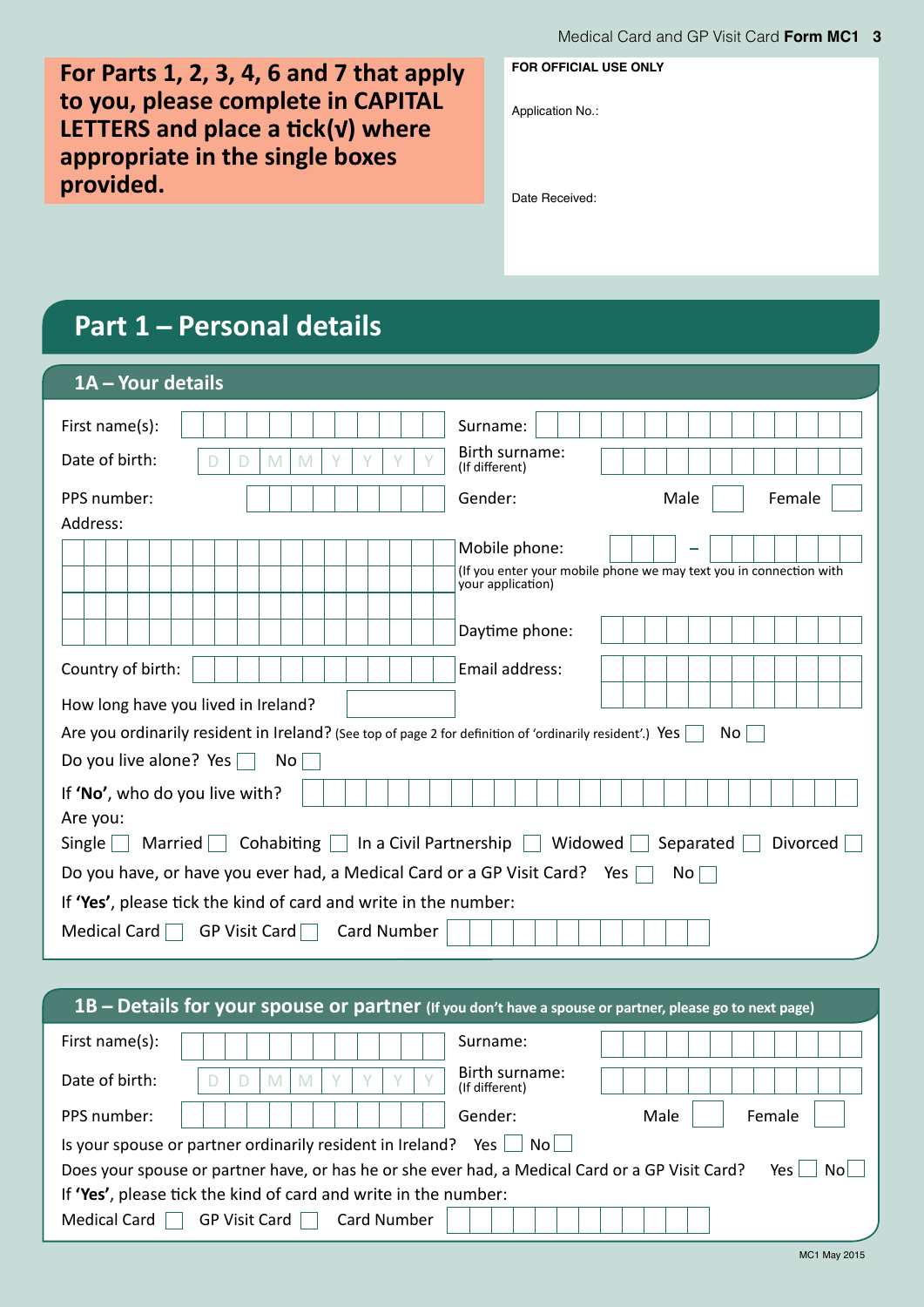| 1C – If you are a person aged between 16 and 25 and if you have a weekly income of less<br>than €164, please complete this section                                                                                            |  |  |  |  |  |  |
|-------------------------------------------------------------------------------------------------------------------------------------------------------------------------------------------------------------------------------|--|--|--|--|--|--|
| Does your parent(s) have a Medical Card or a GP Visit Card?<br>$\mathsf{No}$<br>Yes $ $                                                                                                                                       |  |  |  |  |  |  |
| If 'Yes' and if you are living with your parent(s) or living away from parental home for purposes of attending<br>school or college, you only need to:                                                                        |  |  |  |  |  |  |
| complete Parts 1A, 1C, 1D, 5 and 6 of this form,                                                                                                                                                                              |  |  |  |  |  |  |
| ask your doctor of choice to complete Part 6A, and<br>tick the kind of card your parent(s) has and write in the number below.                                                                                                 |  |  |  |  |  |  |
| Medical Card $\Box$<br><b>GP Visit Card</b><br><b>Card Number</b>                                                                                                                                                             |  |  |  |  |  |  |
| If 'No' and if you are living with your parent(s) or living away from parental home for purposes of attending<br>school or college, your parents must complete all parts of this form, listing you as a dependant aged 16-25. |  |  |  |  |  |  |
|                                                                                                                                                                                                                               |  |  |  |  |  |  |
| 1D - Attending school or third level college?                                                                                                                                                                                 |  |  |  |  |  |  |
| Are you in school or third level education?<br>$Yes$  <br>No                                                                                                                                                                  |  |  |  |  |  |  |
| If 'Yes', what is the name of your school or college?                                                                                                                                                                         |  |  |  |  |  |  |
| When will you finish your course?<br>M<br>Y<br>M<br>D                                                                                                                                                                         |  |  |  |  |  |  |
| Please ask your school or college to stamp this form.<br>School or college stamp:                                                                                                                                             |  |  |  |  |  |  |

# **Part 2 ̶ Your dependants**

### **Your dependants aged under 16**

| <b>First name</b> | <b>Surname</b> |   | Date of birth           |  |  |  |  |                                 |   | <b>PPS number</b> | Relationship<br>to you |
|-------------------|----------------|---|-------------------------|--|--|--|--|---------------------------------|---|-------------------|------------------------|
|                   |                |   |                         |  |  |  |  | $D[D M M Y Y Y Y$               |   |                   |                        |
|                   |                |   |                         |  |  |  |  | $D   D   M   M   Y   Y   Y  $   | Y |                   |                        |
|                   |                |   |                         |  |  |  |  | $D$ $D$ $M$ $M$ $Y$ $Y$ $Y$     | Y |                   |                        |
|                   |                |   |                         |  |  |  |  | $D[D M M Y Y Y $                | Y |                   |                        |
|                   |                | D | $D$ M M Y Y             |  |  |  |  | Y                               | Y |                   |                        |
|                   |                |   |                         |  |  |  |  | $D   D   M   M   Y   Y   Y   Y$ |   |                   |                        |
|                   |                |   | $D$ $D$ $M$ $M$ $Y$ $Y$ |  |  |  |  | Y.                              | Y |                   |                        |
|                   |                | D |                         |  |  |  |  | $D$ M M Y Y Y Y Y               |   |                   |                        |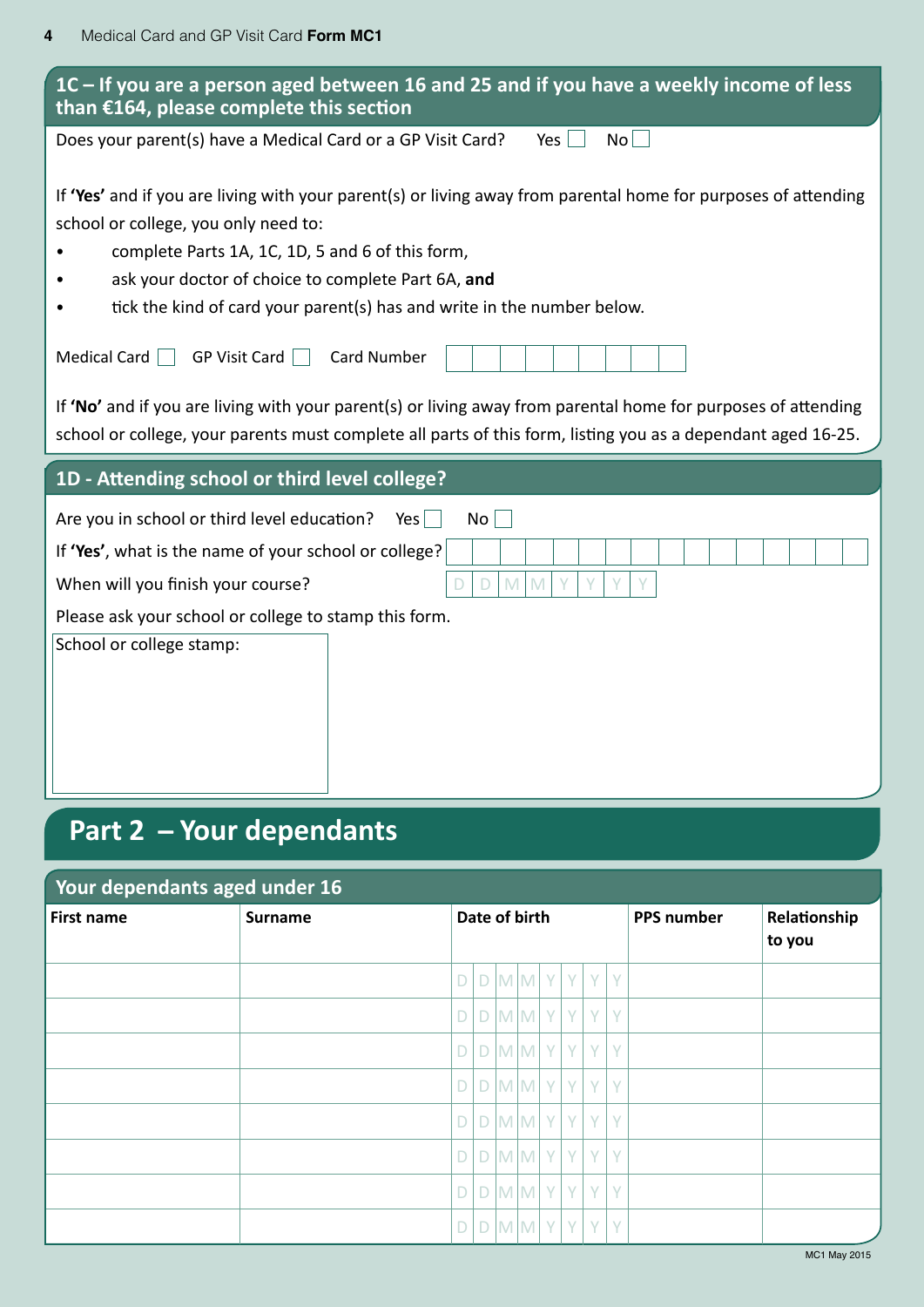# **Part 2 ̶ Your dependants** ̶ continued

#### **Your dependants aged between 16 and 25 in school or college or receiving an income of less than €164 per week**

| $1000$ criteri $000$ i por vicent |                |               |             |                                                         |  |  |   |  |     |        |  |  |                                   |  |  |  |  |                   |                        |                                                        |
|-----------------------------------|----------------|---------------|-------------|---------------------------------------------------------|--|--|---|--|-----|--------|--|--|-----------------------------------|--|--|--|--|-------------------|------------------------|--------------------------------------------------------|
| First name                        | <b>Surname</b> | Date of birth |             |                                                         |  |  |   |  |     |        |  |  |                                   |  |  |  |  | <b>PPS number</b> | Relationship<br>to you | <b>Receiving a</b><br>3rd level<br>education<br>grant? |
|                                   |                |               |             | $D[D M M Y Y Y Y$                                       |  |  |   |  |     |        |  |  | Yes<br>No                         |  |  |  |  |                   |                        |                                                        |
|                                   |                |               |             | $D[D M M Y Y Y Y$                                       |  |  |   |  |     |        |  |  | Yes <sub>l</sub><br>$\mathsf{No}$ |  |  |  |  |                   |                        |                                                        |
|                                   |                | D             |             | $\vert D \vert M \vert M \vert Y \vert Y \vert Y \vert$ |  |  |   |  |     | Y      |  |  | Yes<br>$\mathsf{No}$              |  |  |  |  |                   |                        |                                                        |
|                                   |                |               | $\Box$      | $M$ $M$ $Y$                                             |  |  |   |  | Y Y | $\vee$ |  |  | Yes<br>$\mathsf{No}$              |  |  |  |  |                   |                        |                                                        |
|                                   |                |               | $\mathsf D$ | MMY                                                     |  |  | Y |  | Y   | $\vee$ |  |  | Yes<br>$\overline{N}$             |  |  |  |  |                   |                        |                                                        |

### **Part 3 ̶ Details of income**

**(Please give details of all income that you and your spouse or partner receive each week)**

| A. Your income details                                                                                    |               |                                              |                    |                                                                                                                                                                                                                                                                                          |  |  |  |  |  |
|-----------------------------------------------------------------------------------------------------------|---------------|----------------------------------------------|--------------------|------------------------------------------------------------------------------------------------------------------------------------------------------------------------------------------------------------------------------------------------------------------------------------------|--|--|--|--|--|
| Source                                                                                                    | <b>Amount</b> | <b>Frequency of</b><br>payment (for example, | Type of<br>payment | Documents to send to us<br>(Photocopies only please)                                                                                                                                                                                                                                     |  |  |  |  |  |
|                                                                                                           |               | weekly, fortnightly,<br>monthly or yearly)   |                    |                                                                                                                                                                                                                                                                                          |  |  |  |  |  |
| Social Welfare<br>payments                                                                                | €             |                                              |                    | Recent An Post receipt slip or recent<br>bank statement (if payment is paid<br>direct to bank account). If in receipt<br>of Illness Benefit or Maternity Benefit,<br>send a letter from your employer<br>confirming your current wage, if any,<br>in addition to Social Welfare payment. |  |  |  |  |  |
| Wages and or pension                                                                                      | €             |                                              |                    | Most recent payslip                                                                                                                                                                                                                                                                      |  |  |  |  |  |
| Income from<br>self employment                                                                            | €             |                                              |                    | (1) Latest Notice of Assessment from<br>Revenue Commissioners, or<br>(2) Latest Notice of Self-Assessment<br>and a copy of your latest Tax Return<br>as acknowledged by Revenue<br>Commissioners.                                                                                        |  |  |  |  |  |
| Social security payments<br>from another EU state                                                         | €             |                                              |                    | Relevant document from other EEA state<br>or Switzerland - that is relevant E or S<br>form, such as E121 or S1.                                                                                                                                                                          |  |  |  |  |  |
| Please put the name<br>of the EU state here:                                                              |               |                                              |                    | If in receipt of a UK social welfare<br>payment, send us a letter from<br>Department for Work and Pension UK<br>detailing payment amount and frequency.                                                                                                                                  |  |  |  |  |  |
| Any other income<br>(for example, maintenance<br>payments, social security<br>payments from non-EU state) | €             |                                              |                    | Relevant documentary evidence                                                                                                                                                                                                                                                            |  |  |  |  |  |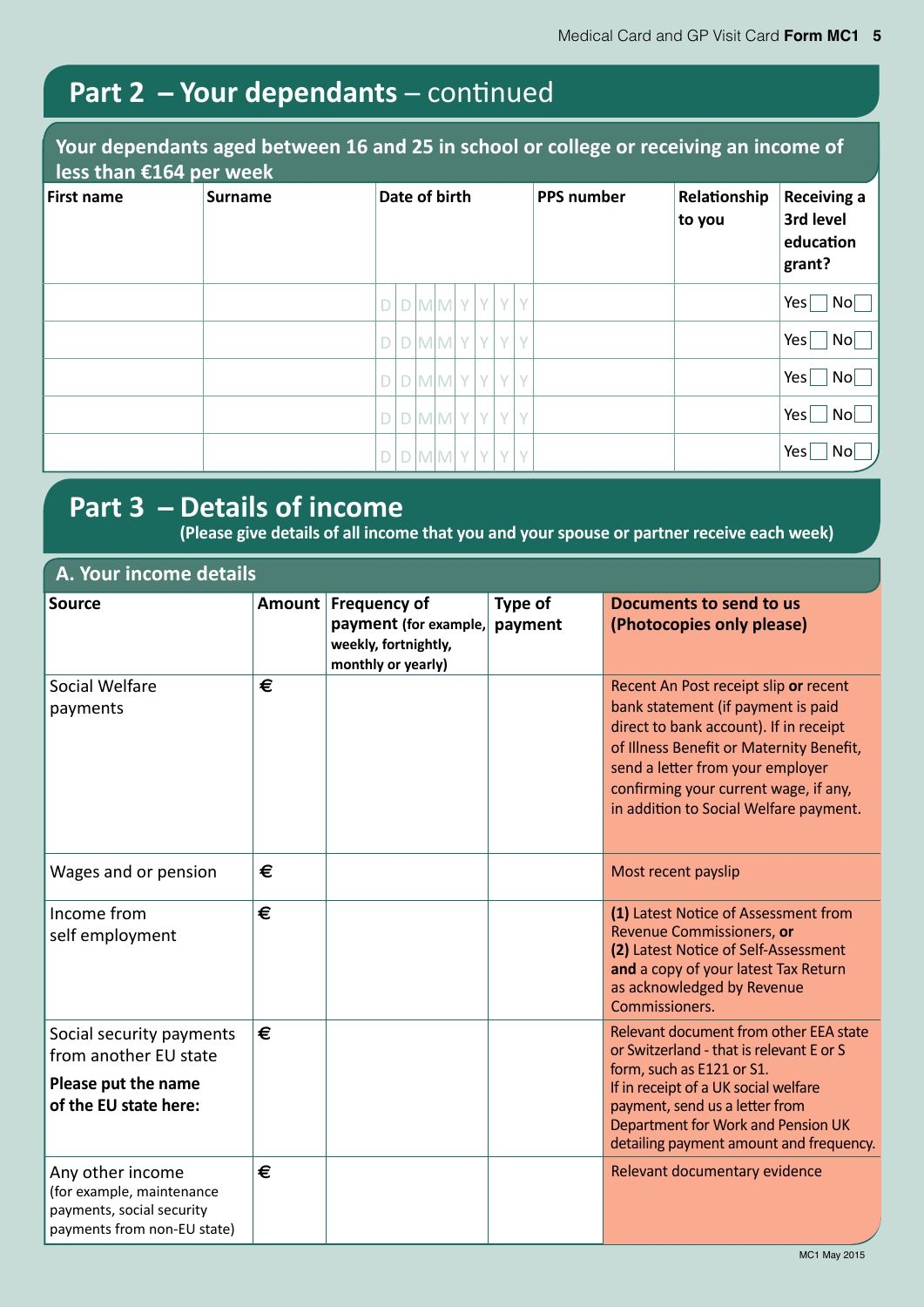# **Part 3 – Details of income – continued**

#### **B. Your spouse's or partner's income details (If you do not have a spouse or partner, please go to section C on this page)**

| <b>Source</b>                                                                                             |   | Amount Frequency of<br>payment (for example,<br>weekly, fortnightly,<br>monthly or yearly) | Type of<br>payment | Documents to send to us<br>(Photocopies only please)                                                                                                                                                                                                                                     |
|-----------------------------------------------------------------------------------------------------------|---|--------------------------------------------------------------------------------------------|--------------------|------------------------------------------------------------------------------------------------------------------------------------------------------------------------------------------------------------------------------------------------------------------------------------------|
| Social Welfare<br>payments                                                                                | € |                                                                                            |                    | Recent An Post receipt slip or recent<br>bank statement (if payment is paid<br>direct to bank account). If in receipt<br>of Illness Benefit or Maternity Benefit,<br>send a letter from your employer<br>confirming your current wage, if any, in<br>addition to Social Welfare payment. |
| Wages and or pension                                                                                      | € |                                                                                            |                    | Most recent payslip                                                                                                                                                                                                                                                                      |
| Income from<br>self employment                                                                            | € |                                                                                            |                    | (1) Latest Notice of Assessment from<br>Revenue Commissioners, or<br>(2) Latest Notice of Self-Assessment<br>and a copy of your latest Tax Return<br>as acknowledged by Revenue<br>Commissioners.                                                                                        |
| Social security payments<br>from another EU state<br>Please put the name<br>of the EU state here:         | € |                                                                                            |                    | Relevant document from other EEA state<br>or Switzerland - that is relevant<br>E or S form, such as E121 or S1.<br>If in receipt of a UK social welfare<br>payment, send us a letter from<br>Department for Work and Pension<br>UK detailing payment amount<br>and frequency.            |
| Any other income<br>(for example, maintenance<br>payments, social security<br>payments from non-EU state) | € |                                                                                            |                    | Relevant documentary evidence                                                                                                                                                                                                                                                            |
| (If you are not working on or attending such schemes, please go to section D on next page.)               |   |                                                                                            |                    | C. Back to employment or education scheme (for example, Community Employment Scheme)                                                                                                                                                                                                     |
| <b>Please send us:</b>                                                                                    |   |                                                                                            |                    |                                                                                                                                                                                                                                                                                          |
| and or your spouse, and                                                                                   |   |                                                                                            |                    | a letter(s) from the scheme supervisor(s) showing the start date and expected finish date for you                                                                                                                                                                                        |
| a copy of the most recent payslip(s).                                                                     |   |                                                                                            |                    |                                                                                                                                                                                                                                                                                          |

|                                                                   | Scheme type | <b>Start date</b> |  |  | <b>Expected finish date</b> |  |  |  |                             |  |  |  |  |  |  |
|-------------------------------------------------------------------|-------------|-------------------|--|--|-----------------------------|--|--|--|-----------------------------|--|--|--|--|--|--|
| You                                                               |             |                   |  |  |                             |  |  |  |                             |  |  |  |  |  |  |
|                                                                   | Scheme type |                   |  |  | <b>Start date</b>           |  |  |  | <b>Expected finish date</b> |  |  |  |  |  |  |
| $\begin{array}{c} \text{Spouse or} \\ \text{partner} \end{array}$ |             |                   |  |  |                             |  |  |  |                             |  |  |  |  |  |  |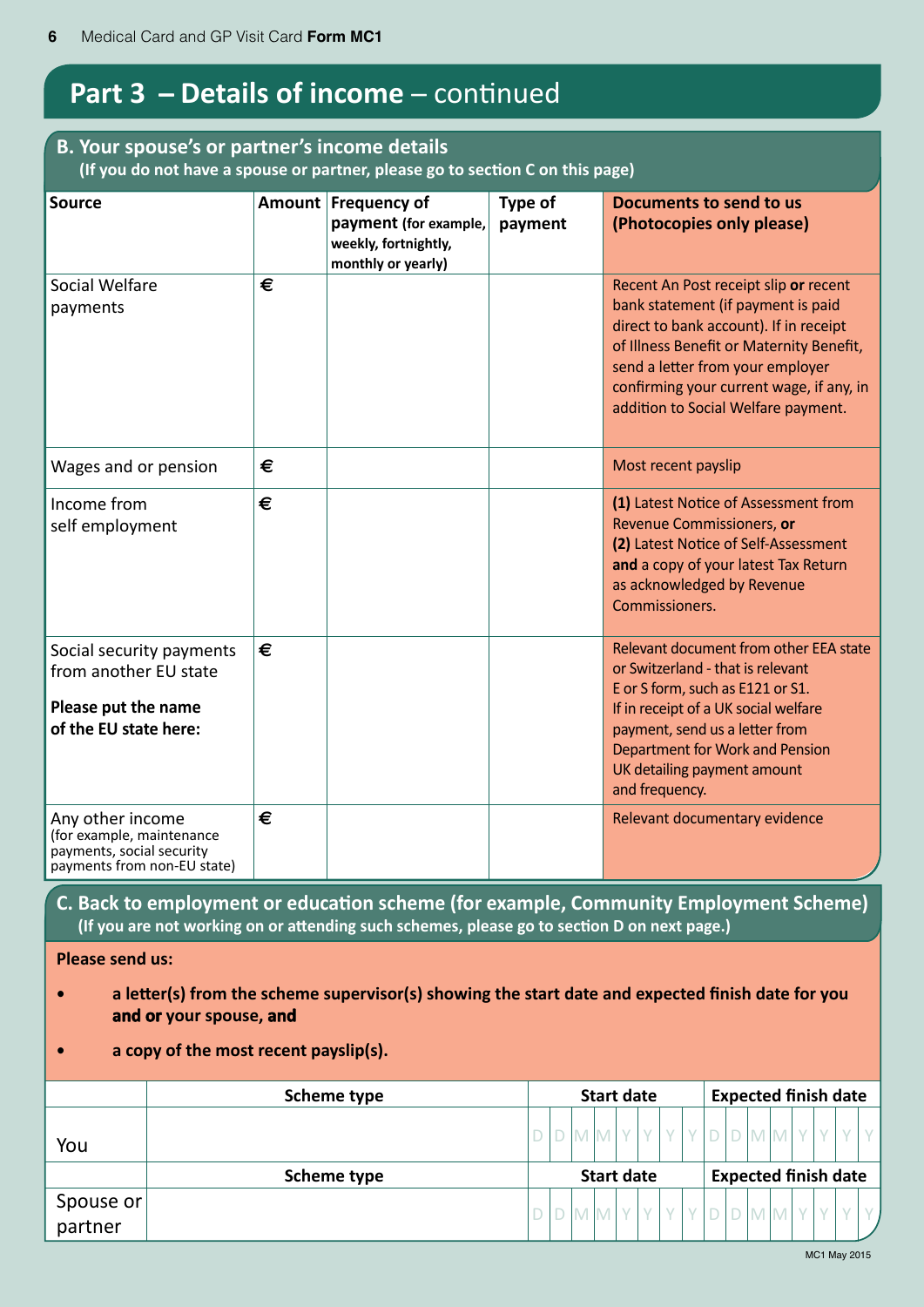### **Part 3 – Details of income** – continued

#### **D. Savings and investments**

Do you or your spouse or partner have investments in stocks, shares or savings with banks or building societies or other financial institutions?  $Yes$   $\Box$  No

If **'No'**, go to Part E on this page.

If **'Yes'**, please complete the details below and remember to attach photocopies of the documents you need to send us as evidence of your income from these sources, for example, statement(s) from financial institution(s) showing the current balance on account(s).

| Amount(s) invested<br>or held in savings $\epsilon$ | Name and address of financial institution<br>where invested or deposited | Type of savings or investments |
|-----------------------------------------------------|--------------------------------------------------------------------------|--------------------------------|
|                                                     |                                                                          |                                |
|                                                     |                                                                          |                                |
|                                                     |                                                                          |                                |
|                                                     |                                                                          |                                |
|                                                     |                                                                          |                                |
|                                                     |                                                                          |                                |
|                                                     |                                                                          |                                |

**If you don't have enough room to complete this section, please write additional details on a separate sheet of paper and send it in with this form.**

#### **E. Property additional to the family home**

| Do you or your spouse or partner own any property or land other than the |      |           |
|--------------------------------------------------------------------------|------|-----------|
| house you live in, including land not personally used?                   | Yes, | <b>No</b> |

If **'No'**, go to Part 4 on next page.

If **'Yes'**, please complete the details below and send us evidence of any income from this source, for example, tenancy agreement or bank statements. Also, if it applies, please send us evidence of any costs associated with the land or property, for example, receipts or invoices.

| <b>Address</b> | Details of land or property<br>(for example, 3 bed semi, shop<br>unit, farmland or other) | Yearly income received<br>(for example, from rental,<br>from lease or from other) | Yearly costs $\epsilon$ |
|----------------|-------------------------------------------------------------------------------------------|-----------------------------------------------------------------------------------|-------------------------|
|                |                                                                                           |                                                                                   |                         |
|                |                                                                                           |                                                                                   |                         |
|                |                                                                                           |                                                                                   |                         |
|                |                                                                                           |                                                                                   |                         |
|                |                                                                                           |                                                                                   |                         |
|                |                                                                                           |                                                                                   |                         |
|                |                                                                                           |                                                                                   |                         |

**If you don't have enough room to complete this section, please write additional details on a separate sheet of paper and send it in with this form.**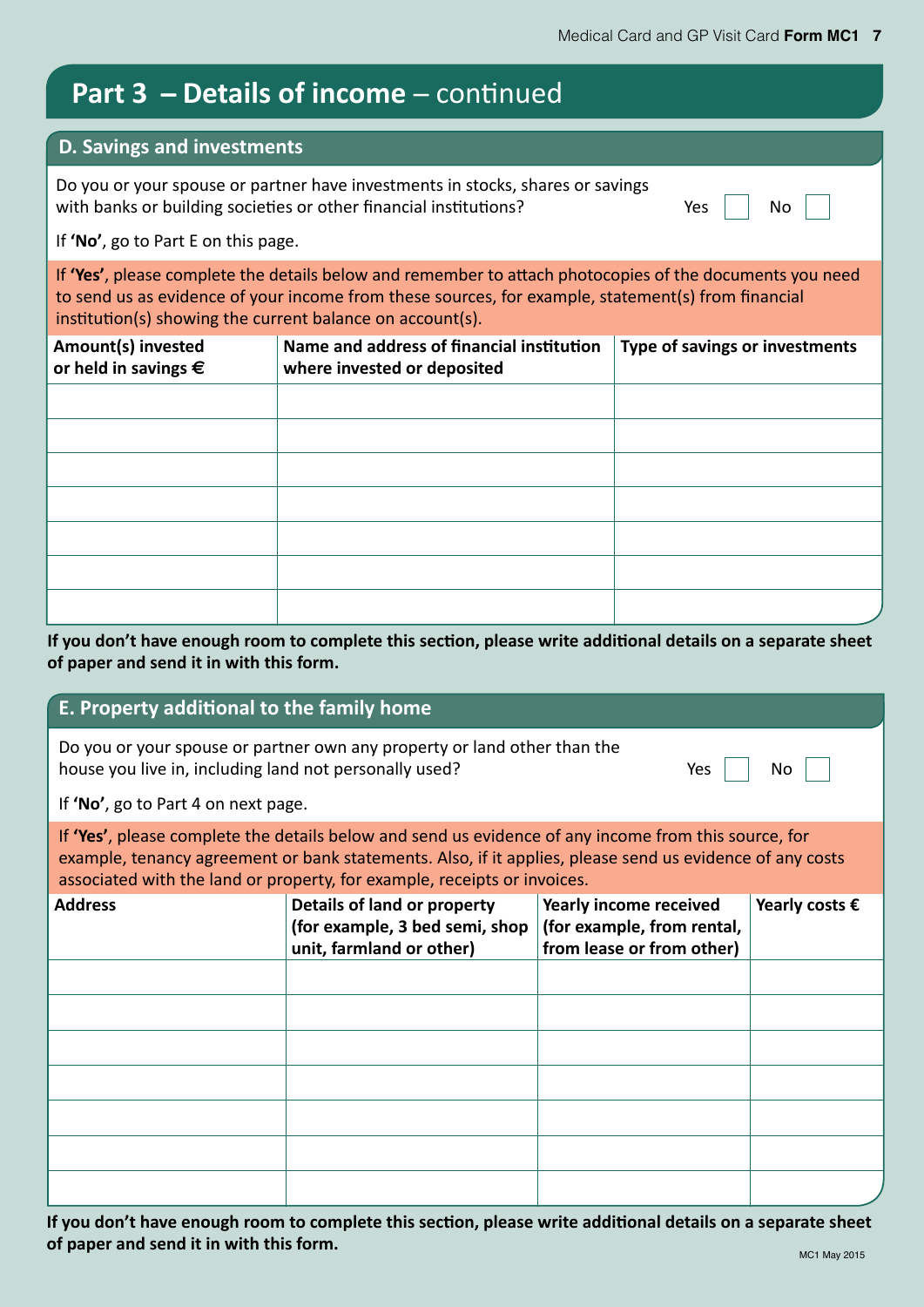# **Part 4 – Family expenses**

| A. Housing             |        |                                                     |                                                                                                          |  |  |  |  |  |  |
|------------------------|--------|-----------------------------------------------------|----------------------------------------------------------------------------------------------------------|--|--|--|--|--|--|
| Payment<br>expense     | Amount | Frequency (for example, weekly,<br>monthly, yearly) | Documents to send to us<br>(Photocopies only please)                                                     |  |  |  |  |  |  |
| Rent                   | €      |                                                     | Up-to-date copy of tenancy<br>agreement or rent book                                                     |  |  |  |  |  |  |
| Mortgage               | €      |                                                     | Recent mortgage account<br>statement or 3 months'<br>recent bank statements<br>showing mortgage payments |  |  |  |  |  |  |
| Mortgage<br>protection | €      |                                                     | Recent certification from<br>provider confirming payment                                                 |  |  |  |  |  |  |
| House<br>insurance     | €      |                                                     | Recent certification from<br>provider confirming payment /                                               |  |  |  |  |  |  |

| <b>B. Childcare</b>     | after school facility, child minder, au pair and nanny | Expenses on the following childcare arrangements are accepted: crèche, montessori, playgroup, |                                                         |
|-------------------------|--------------------------------------------------------|-----------------------------------------------------------------------------------------------|---------------------------------------------------------|
| <b>Weekly</b><br>amount | <b>Type of childcare</b><br>(see examples above)       | Name, address and telephone<br>number of childcare facility                                   | Document to send to us<br>(Photocopies only please)     |
| €                       |                                                        |                                                                                               | Letter from<br>childcare provider<br>confirming payment |

|                         | C. Travel to work costs   |                                                                    |                                                      |                                  |                                                                          |
|-------------------------|---------------------------|--------------------------------------------------------------------|------------------------------------------------------|----------------------------------|--------------------------------------------------------------------------|
|                         | Location of<br>employment | <b>Transport used</b><br>(for example, car,<br>bus, train)         | Distance you<br>travel in<br>kilometres<br>each week | transport, cost<br>$ $ each week | If public or shared Documents to send to us<br>(Photocopies only please) |
| You                     |                           | If car, are you the<br>registered owner?<br>No <sub>1</sub><br>Yes |                                                      | €                                | Copy of vehicle<br>registration certificate<br>or travel tickets         |
| Spouse<br>or<br>partner |                           | If car, are you the<br>registered owner?<br>Yes<br>No <sub>1</sub> |                                                      | Ι€                               | Copy of vehicle<br>registration certificate<br>or travel tickets         |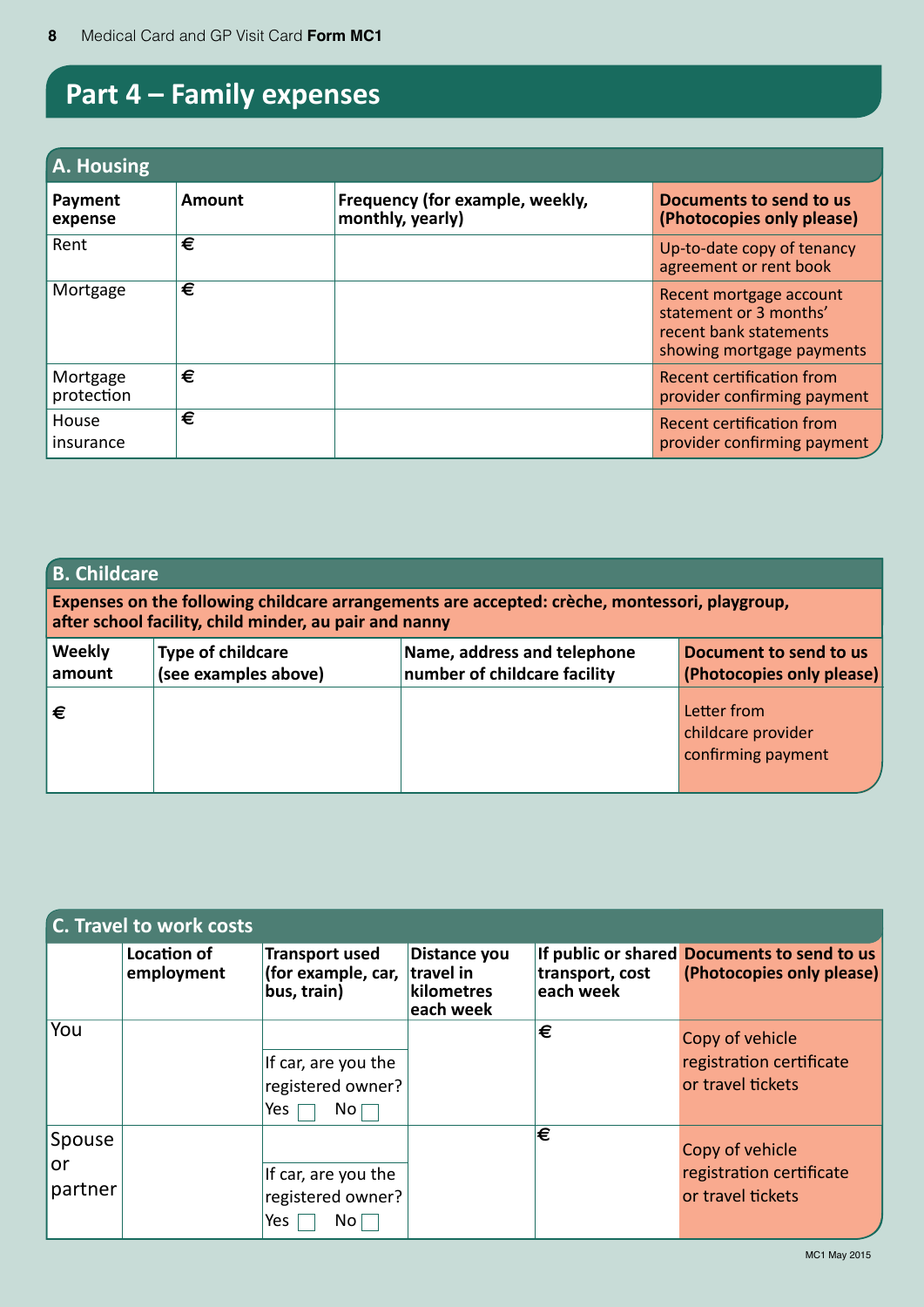# **Part 4 – Family expenses** ̶ continued

|            | D. Maintenance payments that you or your spouse or partner make to another person       |                                                        |                                                                                                                                                          |  |  |  |  |  |  |  |  |  |  |  |
|------------|-----------------------------------------------------------------------------------------|--------------------------------------------------------|----------------------------------------------------------------------------------------------------------------------------------------------------------|--|--|--|--|--|--|--|--|--|--|--|
|            | Amount Frequency of payment<br>(for example, weekly, fortnightly,<br>monthly or yearly) | Name and address of<br>the person who gets the payment | Document to send to us<br>(Photocopies only please)                                                                                                      |  |  |  |  |  |  |  |  |  |  |  |
| $\epsilon$ |                                                                                         |                                                        | Copy of current<br>maintenance agreement or<br>letter from person you make<br>payment to confirming<br>amount being received and<br>frequency of payment |  |  |  |  |  |  |  |  |  |  |  |

|        |                                                                                         | E. Net cost of private nursing home care for you and or your spouse or partner<br>(that is, the full cost of nursing home care less any amount the health authority pays toward the cost) |                                                            |
|--------|-----------------------------------------------------------------------------------------|-------------------------------------------------------------------------------------------------------------------------------------------------------------------------------------------|------------------------------------------------------------|
| Amount | <b>Frequency of payment</b><br>(for example, weekly, fortnightly,<br>monthly or yearly) | Name and address of nursing home                                                                                                                                                          | Document to send to us<br>(Photocopies only please)        |
| ι€     |                                                                                         |                                                                                                                                                                                           | Copy of most recent invoice<br>or letter from nursing home |

#### **F. Medical expenses**

If you **and or** any of your dependants has ongoing medical expenses or expenses related to a particular illness, please give details of the illness and the associated costs. If you want us to take these costs into account, you must give us evidence of the costs (such as copies of bills, invoices and or receipts). Examples of expenses include doctors' or consultants' fees, hospital charges, cost of prescribed medicines or appliances or any other such expenses.

| <b>Details of illness</b> | Expense costs $\epsilon$ | Documents to send to us<br>(Photocopies only please)        |
|---------------------------|--------------------------|-------------------------------------------------------------|
|                           |                          | <b>Medical bills or invoices</b><br>and or payment receipts |
|                           |                          |                                                             |

**If you don't have enough room to complete this section, please write additional details on a separate sheet of paper and send it in with this form.** The sense of the sense of the sense of the sense of the sense of the sense of the sense of the sense of the sense of the sense of the sense of the sense of the sense of the sense o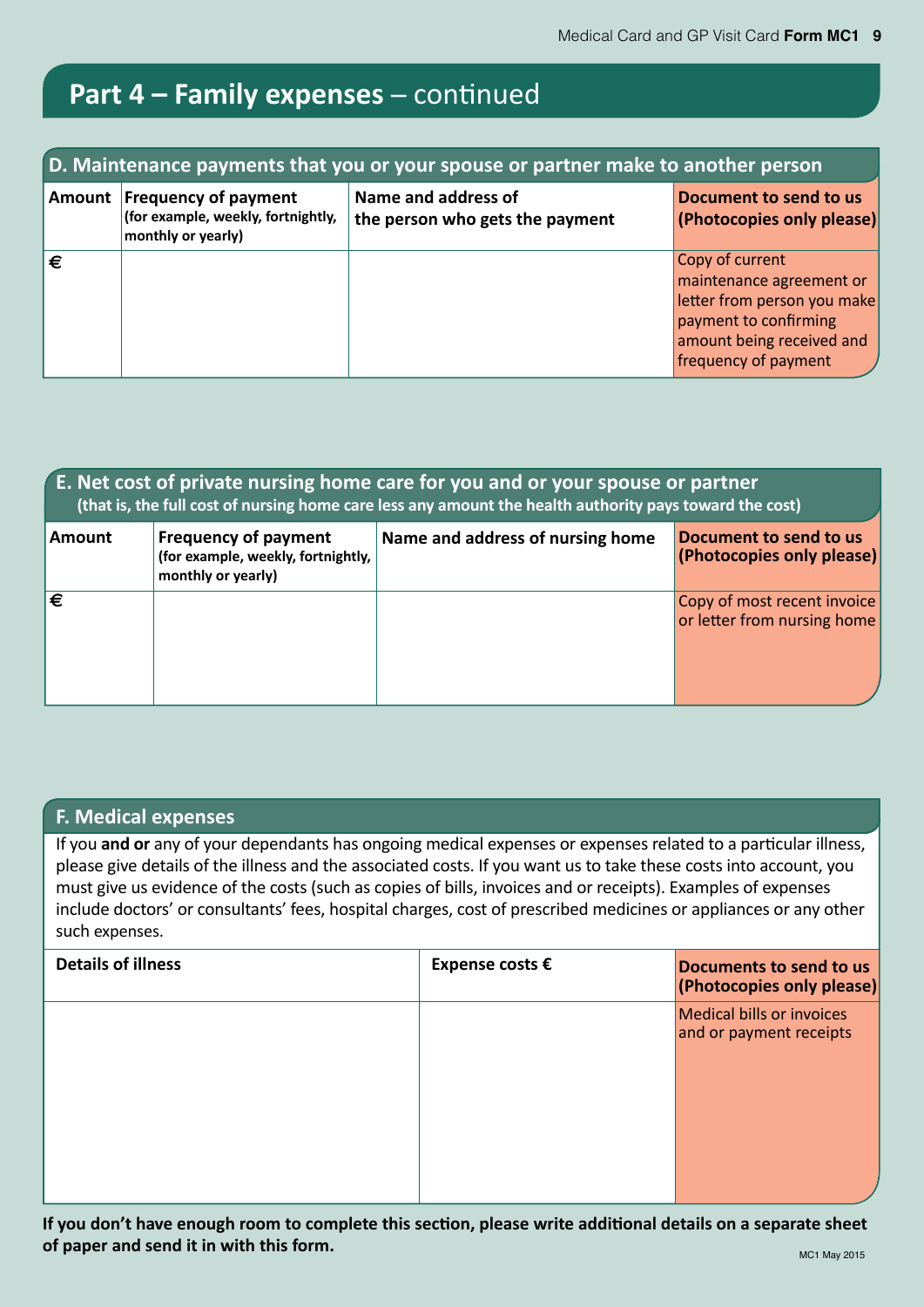### **Part 5 – Declaration and consent**

**Before completing this part of the form**, please take time to read and consider the following **important information**:

By law, anyone who deliberately gives false information on this form, or who deliberately withholds information relevant to an assessment of eligibility for a Medical Card and GP Visit Card, could face a fine, imprisonment or both.

Also, by law, anyone who does not tell the HSE about a change in their circumstances that could affect their eligibility for a Medical Card or a GP Visit Card could face a fine.

Where appropriate, the HSE reserves the right to review and modify Medical Card and GP Visit Card eligibility status at any time.

#### **Declaration and consent**

#### **Please read these statements. If you agree with them, please complete and sign below.\***

I apply for a Medical Card or a GP Visit Card for myself and, if it applies, my dependants.

I declare that the information I have given as part of this application is correct to the best of my knowledge.

I agree to tell the HSE immediately about any changes that may affect my own or, if it applies, my dependants' eligibility for health services.

I agree that the HSE, when assessing eligibility, may contact other Government Departments including the Department of Social Protection, the Revenue Commissioners and the Department of Justice to confirm the information I have given.

I authorise the HSE to deal directly with my nominated contact person (advocate), on all aspects of my application, which includes the sharing of personal sensitive information.

Please sign here:\* Date: D D M M Y Y Y Y

# **Optional: Part 5A – Nominated contact person (advocate)**

You may nominate a designated contact person.

| Nominated        |  |  |  |  |  |  | Nominated contact person's address: |  |  |  |  |  |  |  |
|------------------|--|--|--|--|--|--|-------------------------------------|--|--|--|--|--|--|--|
| contact person's |  |  |  |  |  |  |                                     |  |  |  |  |  |  |  |
| name:            |  |  |  |  |  |  |                                     |  |  |  |  |  |  |  |
| Telephone no.    |  |  |  |  |  |  |                                     |  |  |  |  |  |  |  |
| Relationship to  |  |  |  |  |  |  |                                     |  |  |  |  |  |  |  |
| applicant:       |  |  |  |  |  |  |                                     |  |  |  |  |  |  |  |

**All correspondence and contact will be directed to the nominated contact person (advocate)**

### **Part 5B - Mark and signature of witness**

**If you are not able to sign, your mark should be made and witnessed. The witness should sign his or her name and complete his or her address in spaces provided below.**

| Place your mark here: |                          |   |   |  |  | Signature of witness: |  |  |  |  |  |  |  |  |
|-----------------------|--------------------------|---|---|--|--|-----------------------|--|--|--|--|--|--|--|--|
| Date:                 | $\overline{\phantom{a}}$ | M | M |  |  | Address of witness:   |  |  |  |  |  |  |  |  |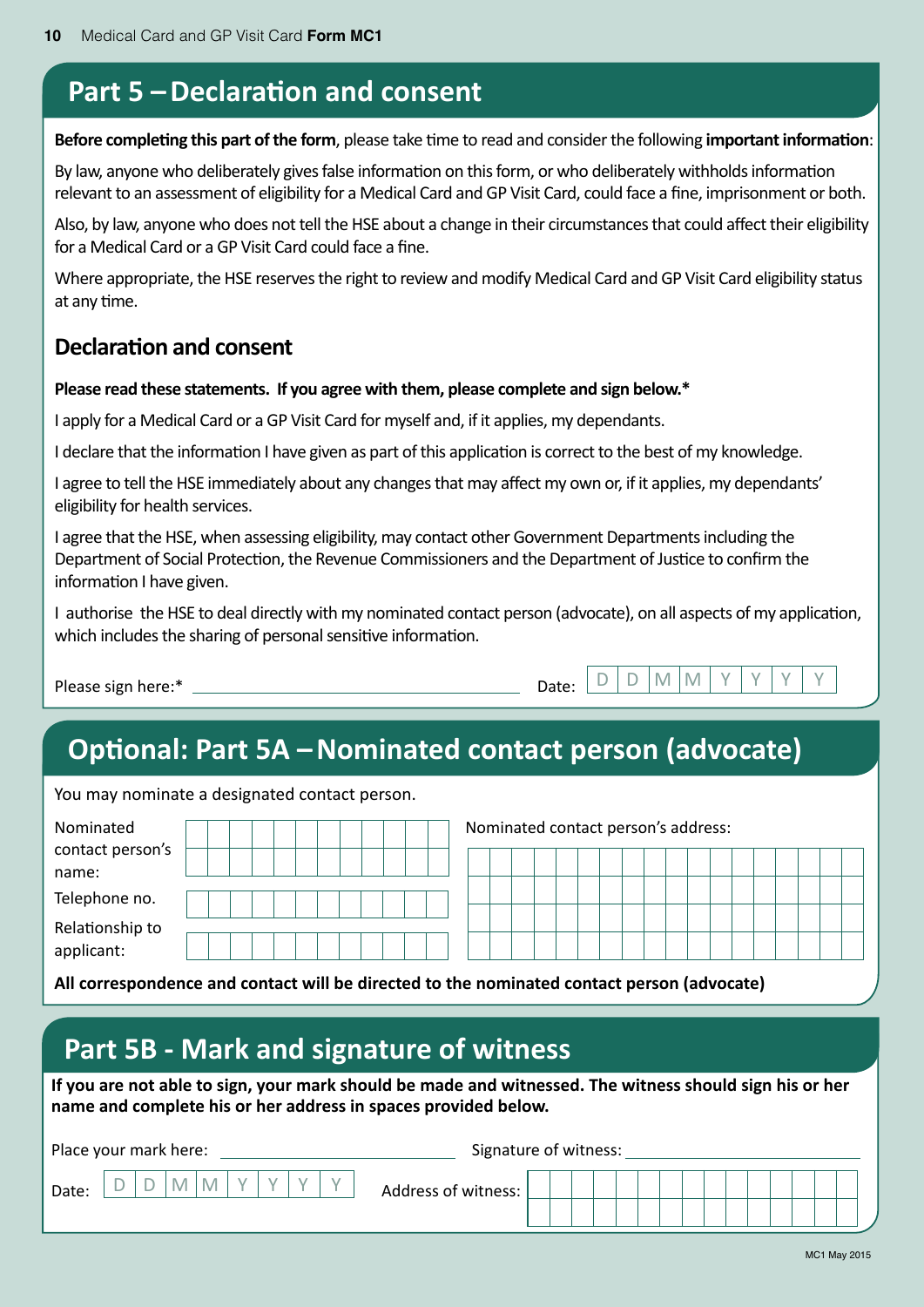| Part 6 – Doctor of choice                    |                            |
|----------------------------------------------|----------------------------|
| Doctor's name:                               | Doctor's practice address: |
| Will your dependants (if you have            |                            |
| <b>No</b><br>Yes<br>any) attend this doctor? |                            |
|                                              |                            |

### **Part 6A – Doctor's acceptance**

**Ask your doctor to complete this section of the form**

I agree to provide medical services to this applicant and his or her dependants, if any.

| Signature of doctor: |  |  |  |  |  |  |
|----------------------|--|--|--|--|--|--|
| GMS no.              |  |  |  |  |  |  |
| Date:                |  |  |  |  |  |  |

**GMS STAMP HERE:** 

**GMS STAMP HERE:** 

**If your spouse or partner requires a different doctor of choice, please complete Part 7 and ask their doctor to complete Part 7A.**

### **Part 7 – Spouse's or partner's doctor of choice**

| Doctor's name:                                                |  |  |                  |           |  |  | Doctor's practice address: |  |  |  |  |  |  |
|---------------------------------------------------------------|--|--|------------------|-----------|--|--|----------------------------|--|--|--|--|--|--|
|                                                               |  |  |                  |           |  |  |                            |  |  |  |  |  |  |
| Will your dependants (if you have<br>any) attend this doctor? |  |  | Yes <sub>1</sub> | <b>No</b> |  |  |                            |  |  |  |  |  |  |
|                                                               |  |  |                  |           |  |  |                            |  |  |  |  |  |  |

# **Part 7A – Doctor's acceptance (for spouse or partner)**

**Ask your spouse's or partner's doctor to complete this section of the form**

|  |  |  | I agree to provide medical services to this applicant and his or her dependants, if any. |
|--|--|--|------------------------------------------------------------------------------------------|
|--|--|--|------------------------------------------------------------------------------------------|

| Signature of doctor: |  |  |  |  |  |  |
|----------------------|--|--|--|--|--|--|
| GMS no.              |  |  |  |  |  |  |
| Date:                |  |  |  |  |  |  |

**Complete Checklist on next page.**